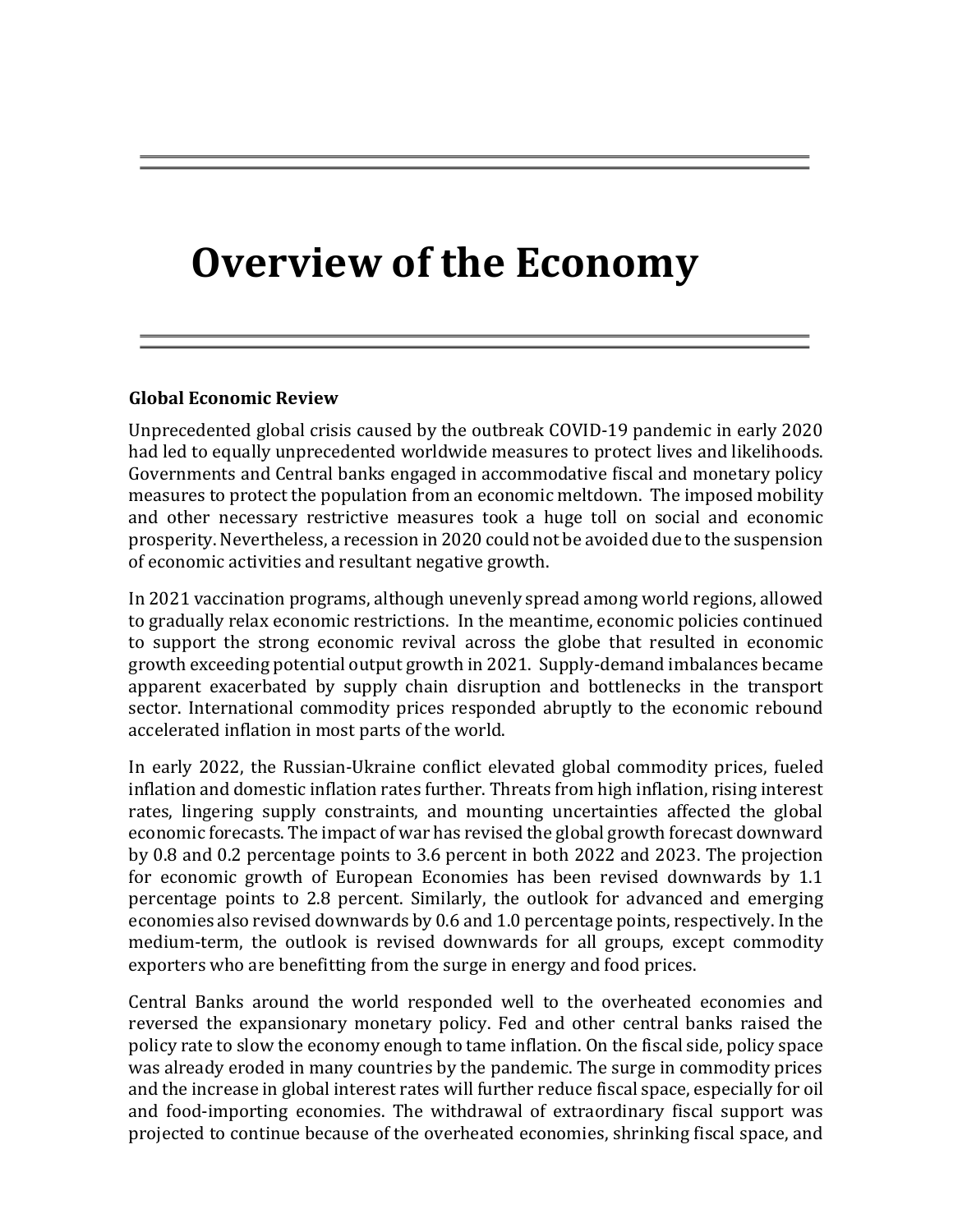growing budget deficits. Clear communication and forward guidance on the outlook for monetary policy and greater support from the treasury will be essential to minimize the risk of disruptive adjustments and to ensure that medium and long-term inflation expectations remain well-anchored.

The weakening growth prospects, provision of relief to the vulnerable population, and supportive measures by governments will widen fiscal deficits. Several economies will need to consolidate their fiscal balances. This should not impede governments from providing well-targeted support for vulnerable populations, especially in the presence of high energy and food prices.

Summing up, the recurring economic crisis allowed governments across the globe to develop a strategic response to the crisis. The changing economic landscape brought a paradigm shift in economic policymaking. The focus has been shifted to knowledgebased and service economies where investment in human capital is of equal importance as an investment in machinery, equipment, and buildings.

#### **Pakistan Economic Review**

Though economy recovered from the pandemic (a 0.94 percent drop in FY2020) and maintained V-Shaped recovery by posting real GDP growth of 5.97 percent in the fiscal year 2022. This high growth, however, is unsustainable and has resulted in financial and macroeconomic imbalances.

Historically, Pakistan's economy had shown periodic 'boom-bust' growth cycles. The reasons for such volatile growth cycles include the wide-ranging economic challenges like shrinking fiscal space, exchange rate pressure, mounting current account deficit, inflation, energy sector bottlenecks, and the absence of a supportive environment for the private sector.

Political instability in the country also led to a huge increase in economic uncertainty. Uncertainty at individual, firm, and government levels is negatively affecting the economy. Political stability can reduce uncertainty by making clear policy statements to build the trust of domestic as well as foreign investors and the business community.

The coordinated monetary-fiscal policy approach after the COVID-19 outbreak has succeeded in reviving the real economic activity. Specifically, the fiscal-monetary stimulus packages have a cascading effect on growth through a revival in private investment. In addition, the accommodative monetary policy stance in FY2021, focused on the revival of the construction industry and mandatory housing finance targets by the SBP, together with the rebound in external demand has set the stage for stronger growth momentum in FY2022.

Further, growth momentum was observed on account of broad-based expansion in large-scale manufacturing (LSM) and improved crop production. However, the economy also started to show signs of excess demand and overheating through an increase in the import volume of capital and consumer goods, energy, and non-energy imports.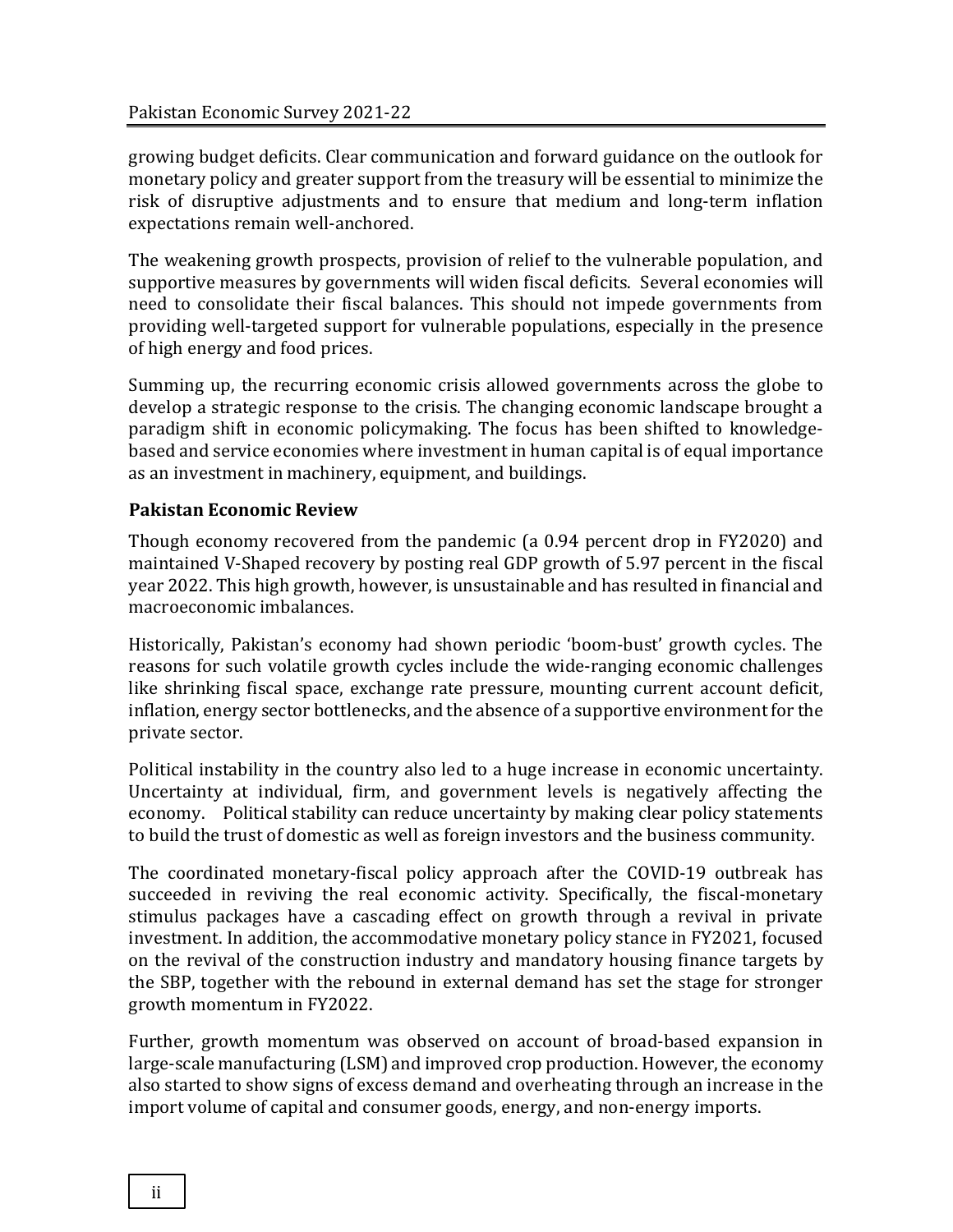On the external front, the exports grew remarkable on account of policy supports provided-including regionally competitive energy tariff rates, Export Facilitation Scheme 2021, enhancement in coverage and loan limits under LTFF, Changes in FX regulations to facilitate exports, the launch of an e-Tijarat portal and tariff rationalized in various sectors in line with objectives of National Tariff Policy 2019-2024. In addition to this, STPF 2020-25 has been prepared to enhance the export competitiveness of Pakistan through a framework of interventions having an impact across the value chains. Furthermore, textile policy 2020-25 has also been approved to fully utilize the potential of home-grown cotton augmented by man-made fibers and filaments to boost valueadded exports. Moreover, at the international level, World Trade Organization (WTO) has undertaken the Trade Policy Review (TPR) for Pakistan to achieve transparency and a better understanding of trade policies and practices.

However, a surge in global commodity prices is exerting pressure on imports by significantly pushing up import payments. Resultantly, the sizeable trade deficit of US\$ 32.9 billion during July-April FY2022 was partially financed by significant workers' remittances. Thus, in the period under discussion, the current account posted a deficit of US\$ 13.8 billion compared to a deficit of US\$ 0.5 billion during the same period last year. The widening of the current account deficit together with a build-up in inflationary pressures in the backdrop of the geopolitical situation (especially the Russia-Ukraine conflict) has created significant challenges for sustainable economic growth. In addition, the recent emergence of domestic conditions (including political instability) is eroding business confidence. Thus, all in all, inflationary and external sector pressures have created macroeconomic imbalances in the economy.

To counter inflationary pressure and for sustainable economic recovery, SBP moved to monetary policy normalization in September 2021. Policy Rate increased by cumulative 675 bps between September-April, FY2022.

The CPI inflation for the period July-May FY2022 was recorded at 11.3 percent as against 8.8 percent during the same period last year. The pressures on headline inflation can fairly be attributed to adjustments in prices of electricity and gas, a significant increase in the non-perishable food prices, exchange rate depreciation along with a rapid increase in global fuel and commodity prices.

Shocks to the economy caused significant damage to Pakistan's public finances. In response, the Government formulated and implemented various policy initiatives which improved fiscal outcomes, especially on the revenue side. FBR has initiated various policy and administrative measures to facilitate the taxpayers to mobilize domestic resources and generate sufficient revenue without hurting growth momentum. FBR tax collection witnessed a substantial growth of 28.5 percent during July-April FY2022. However, higher grants and huge subsidies kept the expenditure side under intense pressure. The fiscal deficit increased to 3.8 percent of GDP in July-March FY2022 against 3.0 percent of GDP during the same period last year. Similarly, the primary balance posted a deficit of Rs 447.2 billion.

In the medium term, comprehensive measures are needed to strengthen and reliability of overall economic performance to reinvigorate the economy, spur growth, maintain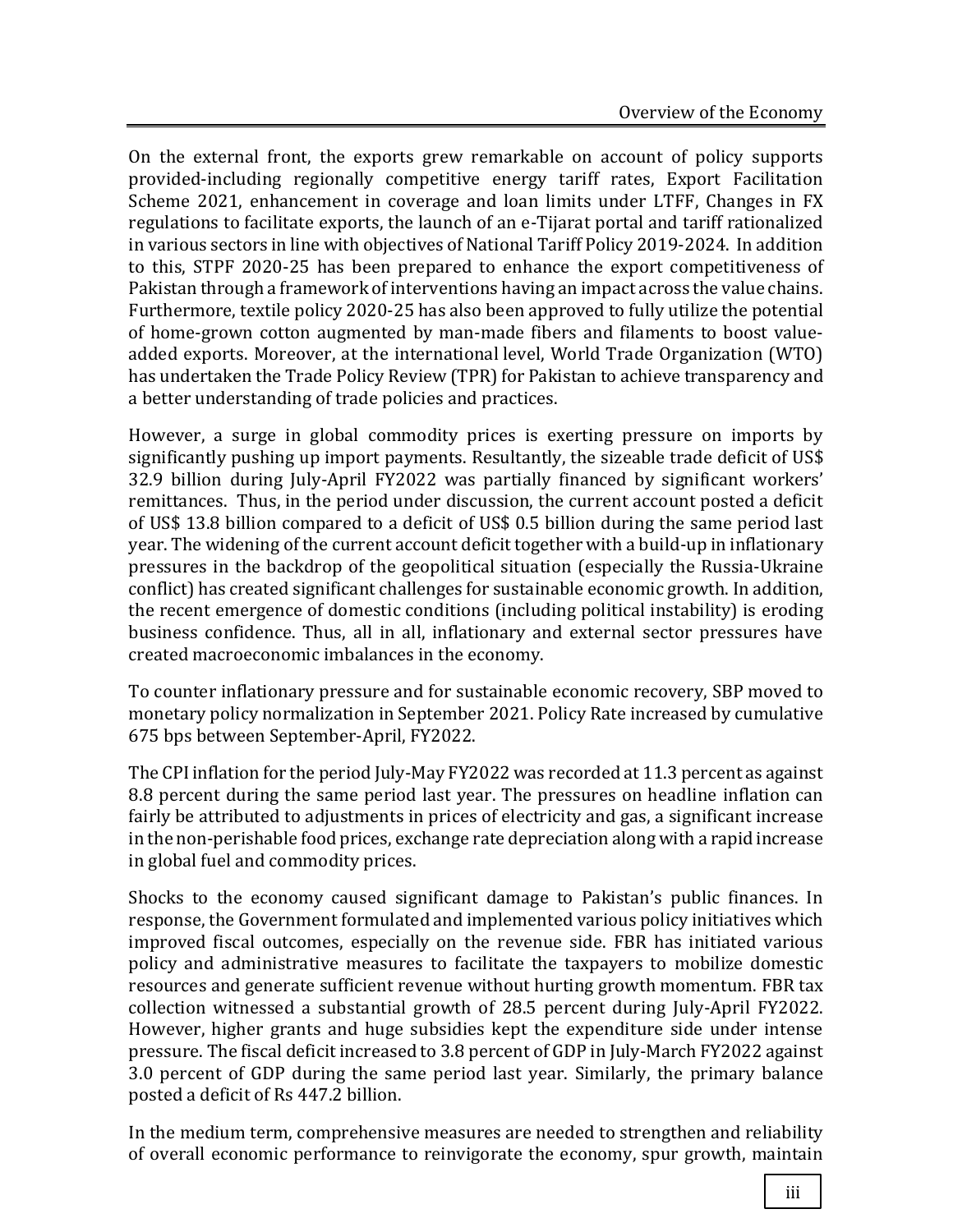price stability, provide jobs to the youth and rebuild the key infrastructure of the country. This will also require fiscal adjustments, and reforms in almost every sector of the economy to lay the foundation for higher, inclusive, and sustainable economic growth.

#### **Executive Summary**

#### **1. Growth and Investment**

In FY2022, the real GDP growth remained at 5.97 percent. However, underlying macroeconomic imbalances and associated domestic and international risks have dampened celebrations. The economy of Pakistan rebounded from the pandemic (0.94 percent contraction in FY2020) and continued to post a V-Shaped economic recovery which is higher than the 5.74 percent recorded last year (FY2021).

This high growth, however, is also accompanied by external and internal imbalances, as has been the case historically with Pakistan's economy. However, external circumstances also played a critical role this time. These circumstances have placed almost all economies of the world in shambles. A highly transmissible Omicron variety, changes in Afghanistan's government after the withdrawal of US troops sparked and the Russian-Ukraine conflict started in Feb 2022, all of these have upended the global economic picture. Financial and commodity markets have felt shockwaves. Thus, energy and food prices have surged rapidly and threaten to remain further elevated. The exceedingly uncertain outcome of the crisis is another challenge for developing economies, particularly for Pakistan.

Pakistan's economy has shown a strong recovery after being depressed due to the pandemic which resulted in lockdown. For FY2022, real GDP (GVA at basic prices 2015- 16) posted a growth of 5.97 percent on account of 4.40 percent growth in Agriculture, 7.19 percent growth in the Industrial sector, and 6.19 percent growth in the Services sector. This growth is slightly above the growth of 5.74 percent recorded for FY2021.

For FY2022, GDP at current market prices stands at Rs 66,950 billion showed a growth of 20.0 percent over last year (Rs 55,796 billion). In the dollar term, it remained at US\$ 383 billion. Gross National Income (GNI) is also used for measuring and tracking a nation's wealth which is calculated by adding Net Primary Income (NPI) to GDP (MP). Regarding per capita income in terms of dollar, there was a rebound seen in FY2021 which continued in FY2022. In FY2022, per capita income was recorded at US\$1,798 which reflects an improvement in prosperity due to the fact that economic growth per person improved.

The Gross Fixed Capital Formation (GFCF) for FY2022 was recorded at Rs 8,992 billion against Rs 7,217 billion in FY2021, thus, posting a growth of 24.6 percent. The GFCF is comprised of Private, Public, and General governments. The GFCF in the private sector during FY2021 is estimated at Rs 6,704 billion against Rs 5,557 billion in FY2021, showing an increase of 20.6 percent. On the basis of data reported by PBS, GFCF in Public sector remained at Rs 481 billion during FY2022 compared to Rs 419 billion last year, registering an increase of 14.9 percent. The overall provisional GFCF in General Government services for FY2022 has been recorded at Rs 1808 billion compared to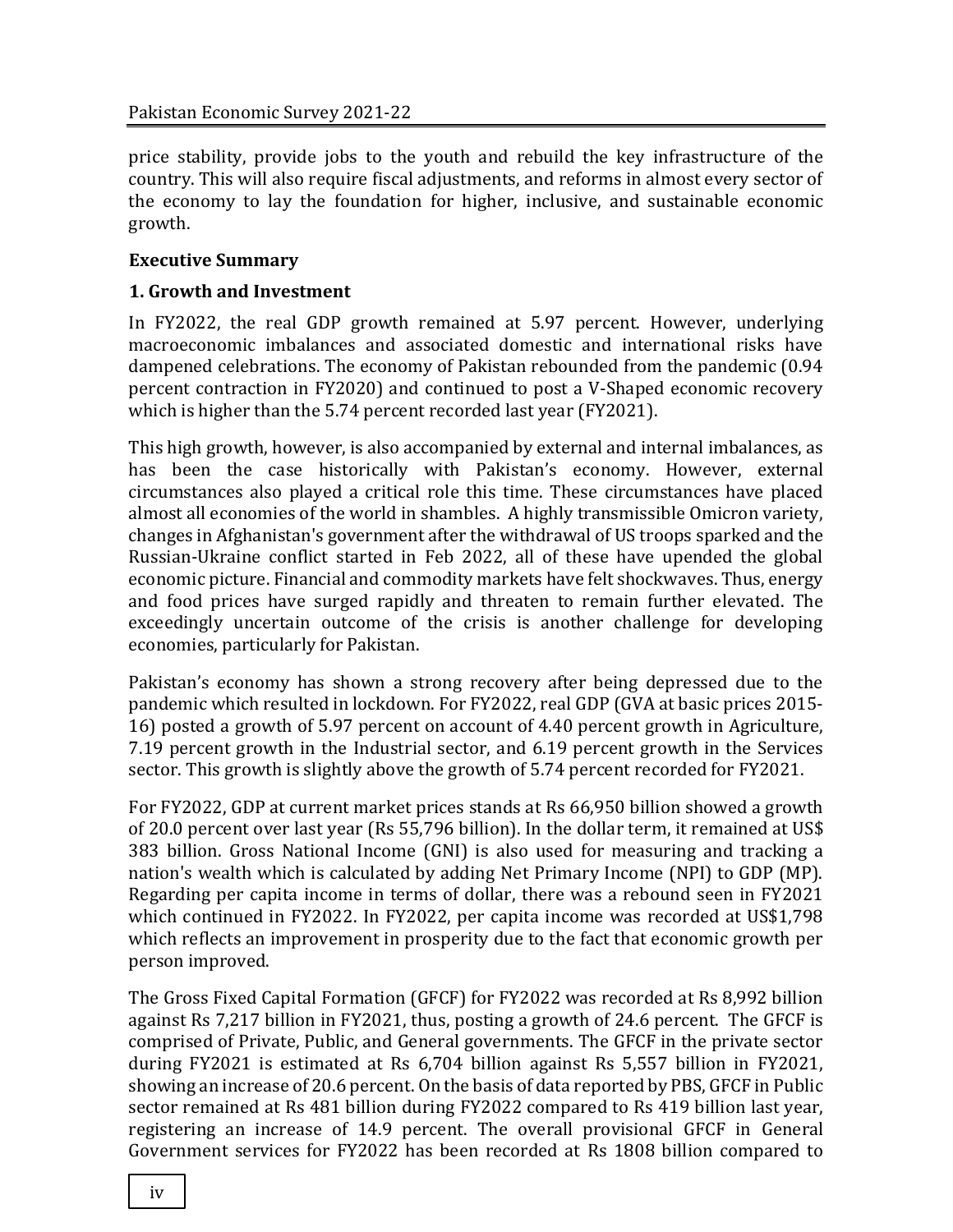Rs 1241 billion during FY2021, posting a growth of 45.6 percent. This time, PBS has also provided industry-wise disaggregation of GFCF of General Government. The data suggests that there was a 48, 34, and 25 percent increase in Public Administration & Social Security, Education, and Human Health & Social Work, respectively.

#### **2. Agriculture**

During FY2022, the agriculture sector recorded a remarkable growth of 4.40 percent and surpassed the target of 3.5 percent and last year's growth of 3.48 percent. This growth is mainly driven by high yields, attractive output prices and supportive government policies, better availability of certified seeds, pesticides, and agriculture credit.

The crops sector outperformed and posted a growth of 6.58 percent during FY2022 against 5.96 percent last year. At the sub-sector level, important crops, other crops, and cotton ginning depicted a significant growth of 7.24 percent, 5.44 percent, and 9.19 percent, respectively, against last year's growth of 5.83 percent, 8.27 percent, and -13.08 percent. The growth in production of important crops namely cotton, rice, sugarcane, and maize are estimated at 17.9 percent, 10.7 percent, 9.4 percent, and 19.0 percent, respectively. The cotton crop increased from 7.1 million bales reported last year to 8.3 million bales during 2021-22; rice production increased from 8.4 million tonnes to 9.3 million tonnes; sugarcane production increased from 81.0 million tonnes to 88.7 million tonnes; maize production increased from 8.9 million tonnes to 10.6 million tonnes respectively, while wheat production decreased from 27.5 million tonnes to 26.4 million tonnes. Other crops having a share of 13.86 percent in agriculture value addition and 3.14 percent in GDP, grew by 5.44 percent on the back of an increase in the production of pulses (29.82 percent), oilseeds (24.75 percent), vegetables (11.52 percent), fruits (1.53 percent) and fodders (0.36 percent).

Livestock having a share of 61.89 percent in agriculture and 14.04 percent in GDP, recorded a growth of 3.26 percent in 2021-22 compared to 2.38 percent during the same period last year. The fishing sector having a share of 1.39 percent in agriculture value addition and 0.32 percent in GDP grew at 0.35 percent compared to a growth of 0.73 percent in the same period last year. The forestry sector having a share of 2.14 percent in agriculture value addition and 0.49 percent in GDP posted a positive growth of 6.13 percent against the negative growth of 0.45 percent last year.

Water availability during Kharif 2021 was recorded at 65.1 million-acre feet (MAF) compared to 65.1 MAF of Kharif 2020. Rabi season 2021-22 stood at 27.4 MAF, showing a decrease of 12 percent over Rabi 2020-21.

The domestic production of fertilizers during FY2022 (July-March) increased by 1.9 percent over the same period of last year. This increase in domestic production of fertilizer is mainly due to the running of two LNG-based plants, FatimaFert and Agritech Limited, from September 2021 to March 2022. Although the import of fertilizer decreased by 6.2 percent, however, the total availability of fertilizer slightly increased by 0.5 percent. There was a decrease in the total offtake of fertilizer nutrients by 3.6 percent.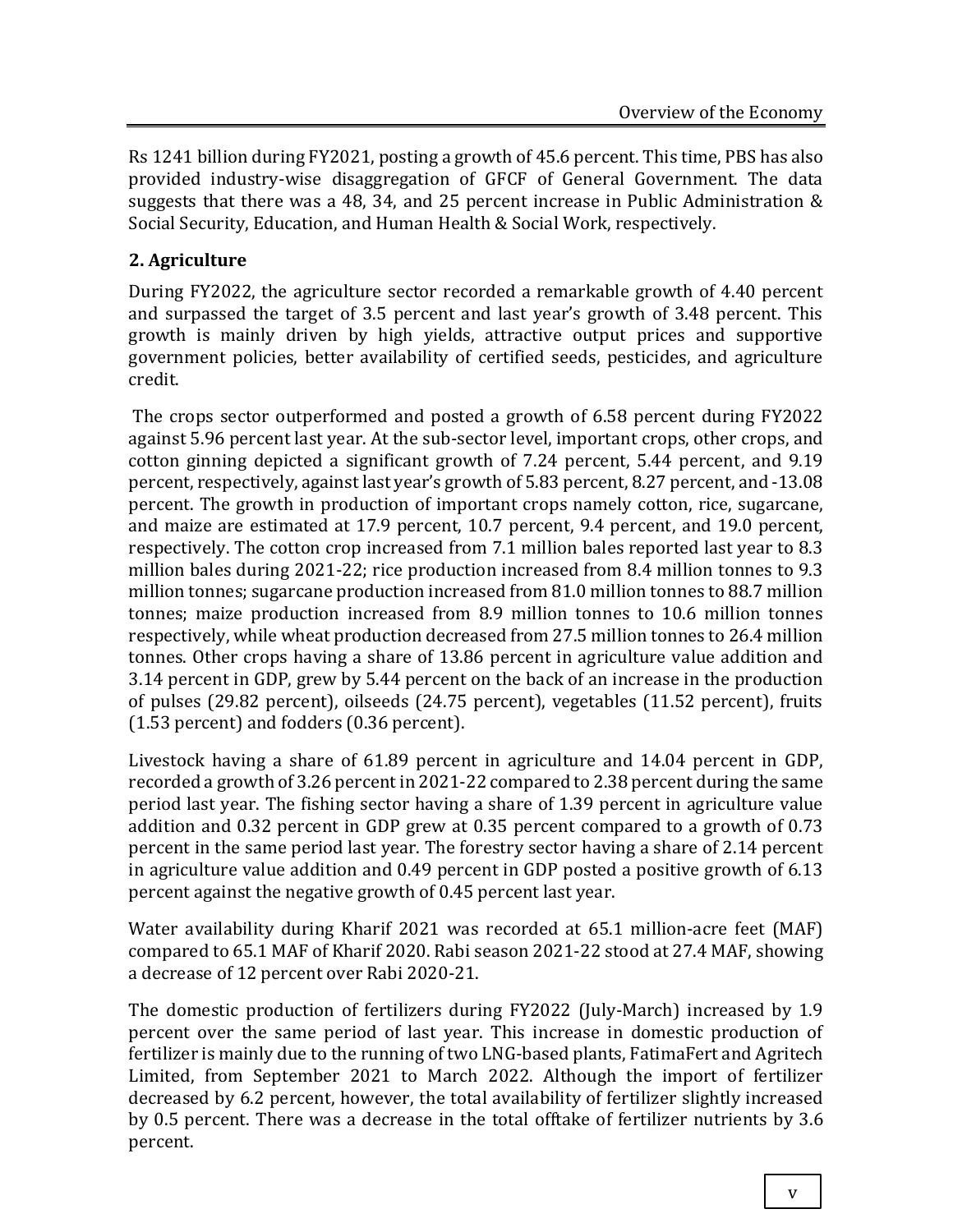During July-March FY2022, total tractor production reached 41,871 compared to 36,900 produced last year, a 13.5 percent higher than the same period last year.

During FY2022 (July-March), banks disbursed Rs 958.3 billion which is 56.4 percent of the overall annual target and 0.5 percent higher than the disbursement of Rs 953.7 billion made during the same period last year. Further, the outstanding portfolio of agricultural loans has increased by Rs 30.9 billion i.e., from Rs 601.8 billion to Rs 632.7 billion at end of March 2022 as compared to the same period last year. In terms of outreach, the number of outstanding borrowers reached 3.2 million in March 2022.

During FY2022 (July-March), total fish production was recorded at 696.0 thousand MT (marine: 468 thousand MT and inland: 228 thousand MT) witnessing an increase of 0.8 percent over the same period of last year's fish production of 690.6 thousand MT (marine: 465.2 thousand MT and inland: 225.4 thousand MT).

# **3. Manufacturing and Mining**

The performance of Large-Scale Manufacturing (LSM) stood tremendous with 10.4 percent growth during July-March FY2022 as compared to growth of 4.2 percent same period last year. The prudent measures and continuous support along with rising global demand, easy access to credit, and partially subsidized energy supplies bode well in boosting the business sentiments and achieving higher growth of LSM.

On a year-on-year (y-o-y) basis, LSM grew by 26.6 percent in March FY2022 against 22.5 percent growth in the same month last year. However, on a month-on-month (m-o-m) basis LSM marked the growth of 8.2 percent in March 2022 against 3.7 percent in February 2022.

Out of 22 subsectors, 17 posted growth during July-March FY2022. The performance was broad-based on the back of strong growth of high weighted sectors such as Textile, Food, Wearing Apparel, Chemicals, Automobile, Tobacco, Iron & Steel Products along with Furniture, Wood Products, and Footballs.

The Mining and Quarrying sector remained negative at 4.47 percent during July-March FY2022 as against the growth of 1.21 percent last year. This sector is lagging behind despite huge potential, due to interconnected and cross-cutting issues like poor regulatory framework, insufficient infrastructure at mines sites, outdated technology installed, semi-skilled labor, low financial support, and lack of marketing. Production of major minerals such as Coal, Natural Gas, Chromite, Crude Oil, and Barytes witnessed a growth of 8.34, 3.45, 25.7, 4.48, and 162.5 percent, respectively. However, some witnessed negative growth during the period under review such as Magnesite 52.3 percent, Gypsum 36.9 percent, Lime stone 33.3 percent, Ocher 25.5, Rock Salt 24.2 percent, and Marble 22.9 percent.

# **4. Fiscal Development**

Currently, the fiscal policy at the global level is functioning in a highly volatile environment and Pakistan is no exception. The conflict between Russia and Ukraine has potentially serious economic consequences for Pakistan's economy as it has exacerbated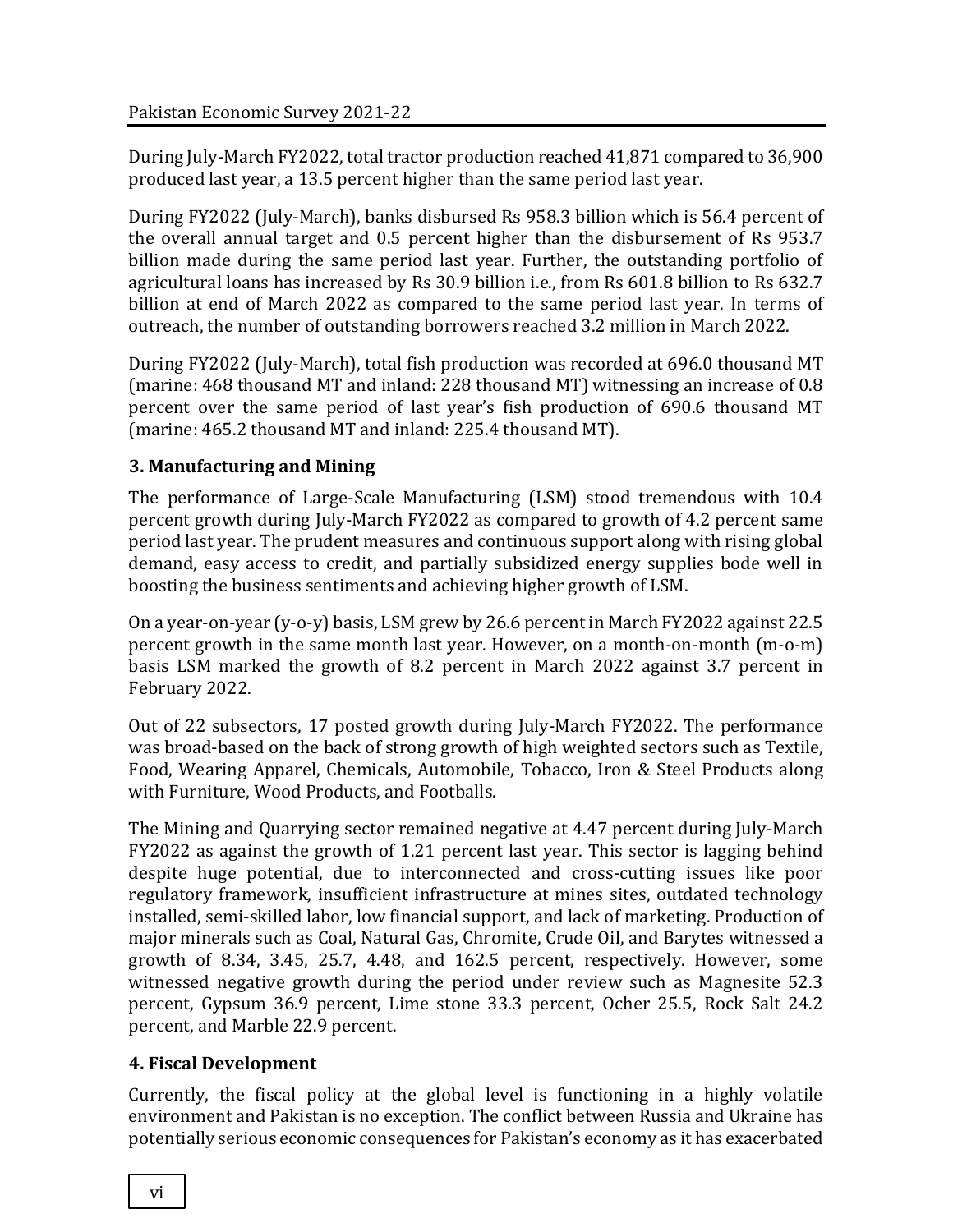difficult policy choices for the country. Thus, controlling inflation, strengthening the economic recovery, supporting the vulnerable, and rebuilding fiscal buffers, all became significantly important.

The conflict and resultantly its impact on higher international commodities prices especially energy and food brought a plethora of challenges to Pakistan's economy. To offset the impact of increasing oil prices, tax relief to the masses was provided in the shape of a reduction in the petroleum development levy (PDL) and the elimination of the sales tax on all POL products. These measures, combined with energy subsidies, have posed significant risks to fiscal sustainability in an already constrained fiscal environment.

Despite a significant rise in tax collection, higher current and development expenditures widened the fiscal deficit to 3.8 percent of GDP during July-March FY2022 against 3.0 percent in the previous period. Similarly, the primary balance posted a deficit of Rs 447.2 billion against a surplus of Rs 451.8 billion. On the expenditure side, total spending witnessed a sharp increase of 27.0 percent in July-March FY2022 against the contained growth of 4.2 percent in the same period of last year. Higher development and nonmarkup current spending contributed to an increase in total expenditures during the year.

Total revenues increased by 17.7 percent in July-March FY2022 against 6.5 percent in the same period of last year. A significant increase in tax collection was a key factor in boosting revenue growth, which more than offset the decline in non-tax revenues during the review period. During the first nine months of the current fiscal year, total tax collection (federal & provincial) grew by 28.1 percent, while non-tax revenues fell by 14.3 percent.

FBR outperformed the revenue target during the first ten months of FY2022. During July-April, FY2022, FBR has been able to collect Rs 4,855.8 billion (provisional) net tax revenues reflecting a growth of 28.5 percent. However, tax relief measures have impacted revenue collection by approximately Rs 73 billion during the month of April 2022.

# **5. Money and Credit**

SBP had started to tighten its monetary policy stance from September 2021 after keeping the policy rate unchanged at 7 percent in all the MPC meetings held in FY2021. The monetary policy in Pakistan shifted direction in Q1-FY2022 in accordance with the changing economic outlook owing to a recovery in domestic demand, higher commodity prices, and persistent inflationary pressures. Consequently, the policy rate had increased by a cumulative 275 bps to 9.75 percent during consecutive three monetary policy decisions, within a span of three months.

Accordingly, the MPC in an unscheduled meeting on April 7, 2022, raised the policy rate by 250 basis points. The MPC was of the view that this action would help to safeguard external sector and price stability. During the monetary policy decision held on  $23<sup>rd</sup>$  May 2022, the MPC decided to raise the policy rate by 150 basis points to 13.75 percent. The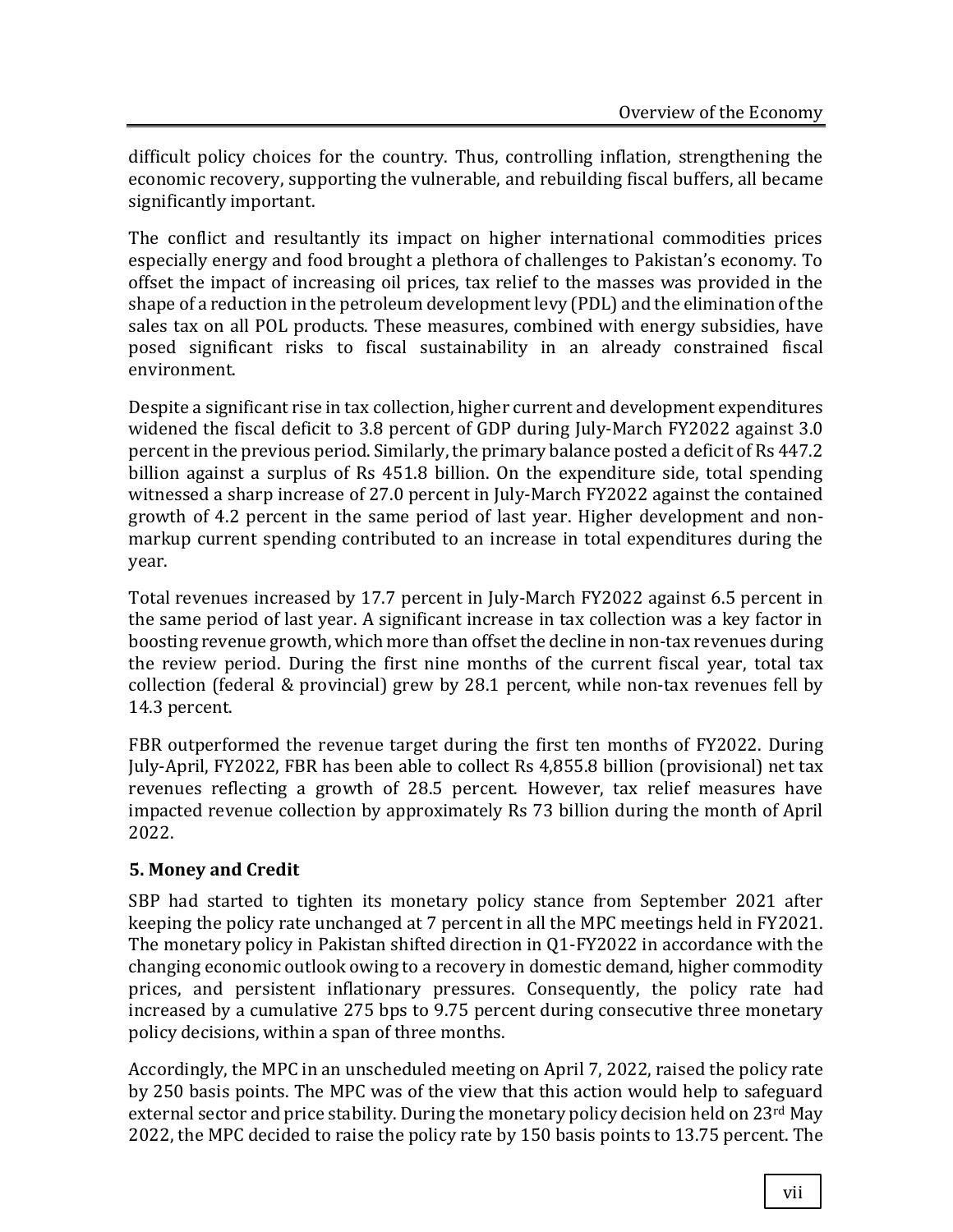decision was based on the outcome of provisional growth estimates for FY2022 more than the target, showing excess aggregate demand, elevated external sector pressure, and a higher inflation outlook due to domestic and international factors.

During the period 01st July-29th April FY2022, broad money (M2) has increased by Rs 1,457.2 billion (growth of 6.0 percent) as compared with Rs 1,632.7 billion (growth of 7.8 percent) during the comparable period of last year. Contained growth in M2 mainly due to negative Net Foreign Assets (NFA) of the banking system, which has been contracted by Rs 1,327.7 billion as compared to an expansion of Rs 980.6 billion last year. This was contained due to pressure on the external front on account of high international commodity prices and expansion in domestic activities, transfers pressure on import bill, and current account deficit. Conversely, the Net Domestic Assets (NDA) of the banking sector observed an expansion of Rs 2,784.8 billion against Rs 652.1 billion last year. The expansion in NDA on account of significant expansion in private sector credit increased lending to Public Sector Enterprises (PSEs) and lending to government commodity procurement agencies.

Private sector credit witnessed an unprecedented expansion of Rs 1,312.9 billion during the period 1st July-29th April, FY2022 compared to Rs 454.4 billion during the same period last year, posting significant growth of 189 percent in flow terms. On a positive note, credit demand increased both for fixed investment and working capital loans. Businesses took advantage of SBP concessionary financing schemes, particularly TERF. As a result, fixed investment loans witnessed a significant expansion of Rs 333.1 billion during July-March, FY2022 as compared to Rs 137.0 billion during the same period last year. Similarly, working capital loans observed an expansion of Rs 608.7 billion during July-March, FY2022 as compared to an expansion of Rs 110.8 billion during the same period last year. This expansion is a signal for both continuation and expansion of economic activities, as evident from the significant economic growth of 5.97 percent in FY2022.

# **6. Capital Markets & Corporate Sector**

The world stock indices started on a positive note during the current fiscal year. However, due to the geopolitical tensions especially the Russia-Ukraine war plummeted the global indices in the month of February and March 2022.

Pakistan stock market's performance has posted a boom-and-bust situation during the first nine months of the current fiscal year. During July-March FY2022, the benchmark KSE-100 index declined from 47,356 points to 44,929 points. During the period under review, the index closed at its highest level of 48,112 points on August 23, 2021. As of March 31, 2022, the total number of listed companies on the Pakistan Stock Exchange (PSX) stood at 532, with a total market capitalization of Rs 7,583 billion.

The major development of this year in the equity market is the issuance of Initial Public Offerings (IPOs). During July-March FY2022, five companies issued shares through a public offering on the main board of PSX (Citi Pharma limited, Pakistan Aluminium Beverages Cans Limited, Airlink Communications Limited, Octopus Digital Limited, and Adamjee Life Assurance Company Limited), while two companies were listed on the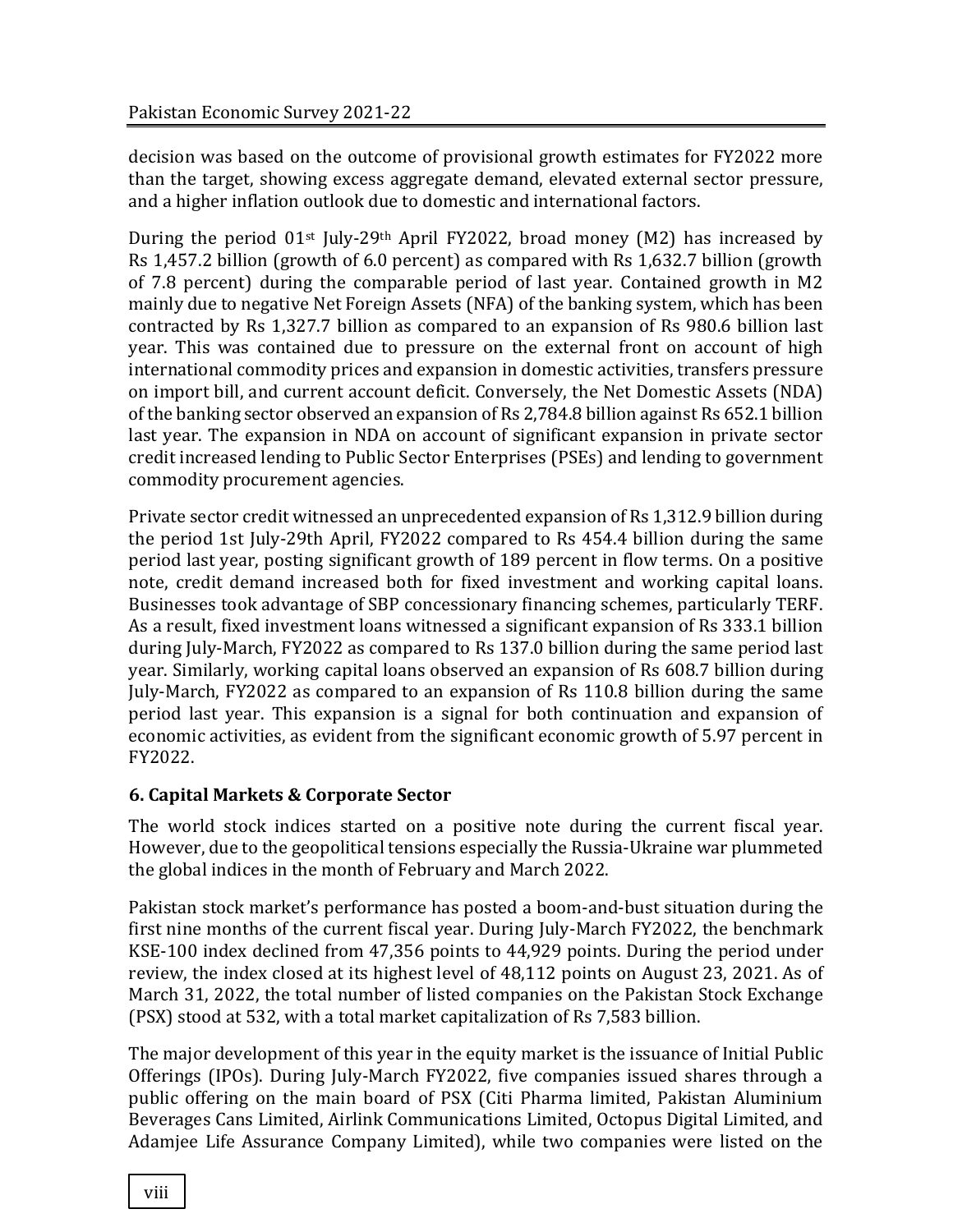newly introduced Growth Enterprise Market (GEM) Board (Pak Agro Packaging Limited and Universal Network Systems Limited).

During July-March FY2022, corporations raised Rs 121.5 billion by issuing 32 debt securities, while 102 previous corporate debt securities worth Rs 749.82 billion remain outstanding. Moreover, during July-March FY2022, 2.31 million lots of various commodities futures contracts including gold, crude oil, and US equity indices worth Rs 2.65 trillion were traded on Pakistan Mercantile Exchange Limited.

# **7. Inflation**

The CPI inflation for the period July-May FY2022 recorded at 11.3 percent as against 8.8 percent during the same period last year. The other inflationary indicators like Sensitive Price Indicator (SPI) recorded at 16.7 percent as against 13.5 percent last year. Wholesale Price Index (WPI) recorded at 23.6 percent in July-May FY2022 compared to 8.4 percent same period last year.

The pressures on headline inflation can fairly be attributed to adjustment in prices of electricity and gas, a significant increase in the non-perishable food prices, exchange rate depreciation along with rapid increase in global fuel and commodity prices.

However, there is also significant uncertainty around the outlook for international commodity prices as well which had been exacerbated by the Russia-Ukraine conflict. The government made best efforts to ensure smooth supply of essential domestic goods through vigilant monitoring of prices both at provincial and Federal level.

# **8. Trade and Payment**

As COVID-19 disrupted economic activity worldwide. However, many policy measures were initiated to support export-oriented industries and facilitate these firms to increase export earnings.

During July-April FY2022, goods exports grew by 27.6 percent to US\$ 26.8 billion, whereas services exports grew by 18.2 percent to US\$ 5.8 billion. Around two-thirds of the increase came from the textile sector, especially from the high value-added segment. Pakistan's textile exporters capitalized on the policy support available-including the Export Facilitation Scheme 2021, SBP's concessionary refinances schemes for working capital and fixed investment, and the regionally competitive energy tariffs and managed to ship higher volumes to key destinations (such as the US, UK, and EU). Higher cotton prices also helped increase the export unit prices of both low and high-value-added textile products. Apart from textiles, rice exports also rebounded during July-April FY2022, mainly on the back of the non-basmati variety.

Despite the encouraging export performance, the country's imports have also risen significantly. The broad-based surge in global commodity prices, COVID-19 vaccine imports, and demand-side pressures, all contributed to the rising imports. Resultantly, the trade deficit grew by 49.6 percent to US\$ 32.9 billion which is historically high. Remittances, which always supported in easing out the pressure of trade deficit of both goods and services, recorded at US\$ 26.1 billion during July-April FY2022 and posted a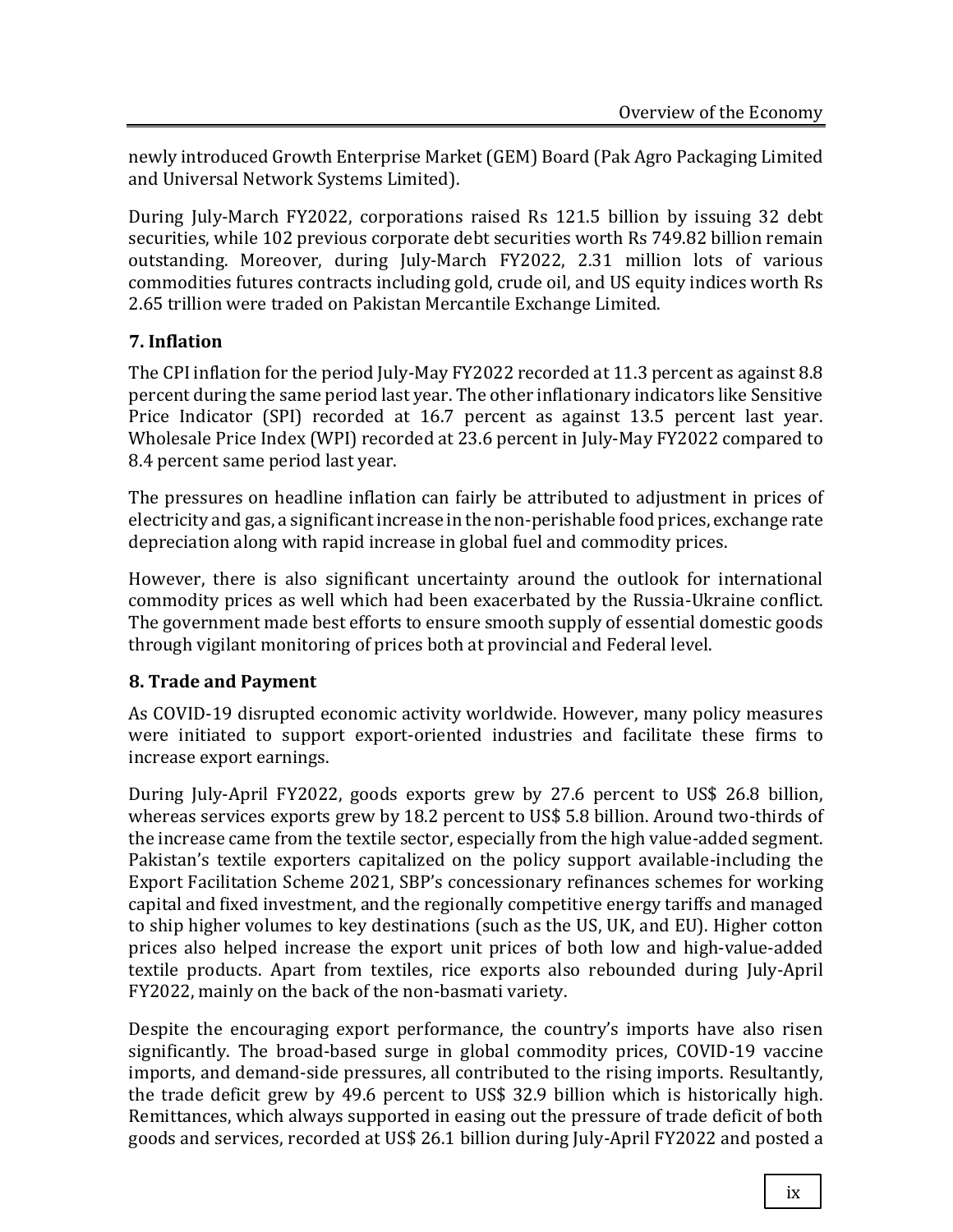growth of 7.6 percent. This ever-highest level of workers' remittances still not sufficient to offset the trade deficit. Thus, the current account deficit was recorded at US\$ 13.8 billion during the period under discussion. Further, the low performance of the Financial Account during the period not only resulted in the depletion of foreign reserves but also brought the exchange rate under pressure. The interbank PKR-USD exchange rate depreciated 15.1 percent during July-April FY2022. The SBP's FX reserves also came under pressure from Q2 onwards, dropping from US\$5.9 billion during the review period to US\$ 10.5 billion by end-April 2022.

# **9. Public Debt**

Total public debt was recorded at Rs 44,366 billion at end-March 2022. Domestic debt was recorded at Rs 28,076 billion, while external public debt was recorded at Rs 16,290 billion or US\$ 88.8 billion at end-March 2022.

The public debt portfolio witnessed various positive developments during the first nine months of the ongoing fiscal year (July-March FY2022), some of them are highlighted as follows:

- Within domestic debt, the Government relied entirely on long-term domestic debt securities for the financing of its fiscal deficit and repayment of debt maturities. In fact, the Government retired/repaid a portion of Treasury Bills amounting to Rs 1.5 trillion which led to a reduction of short-term maturities in-line with the Government's commitment to reduce its Gross Financing Needs.
- The Government repaid Rs 569 billion against SBP debt. Cumulative debt retirement against SBP debt stood at Rs 2.3 trillion from July 2019 to March 2022.
- The Government successfully issued Shariah Compliant Sukuk instruments amounting to around Rs 1.1 trillion, in line with the target specified in the Medium Term Debt Management Strategy of Pakistan (2019/20 - 2022/23), to increase the share of Shariah-compliant securities within domestic debt stock;
- Debt from multilateral and bilateral sources cumulatively constituted around 79 percent of the external public debt portfolio at end-March 2022. A set of reforms initiated by the Government to improve the economy has brought strong support from multilateral development partners. This is expected to strengthen confidence and catalyze additional support from development partners in the coming years which will also help in reducing the pressure on domestic sources.
- Within external debt, inflows from multilateral and bilateral development partners remained major sources of funding. In addition, Pakistan successfully raised US\$ 1 billion in July 2021 through multi-tranche tap issuance of 5, 10 and 30-year Eurobonds. These bonds were issued at a premium.
- In January 2022, the Government of Pakistan successfully raised US\$ 1 billion through the issuance of International Sukuk under the 'Trust Certificate Issuance Program'. This was the first time that the Government has issued International Sukuk with 7 Year maturity and at a market-clearing price i.e., zero issuance premium. The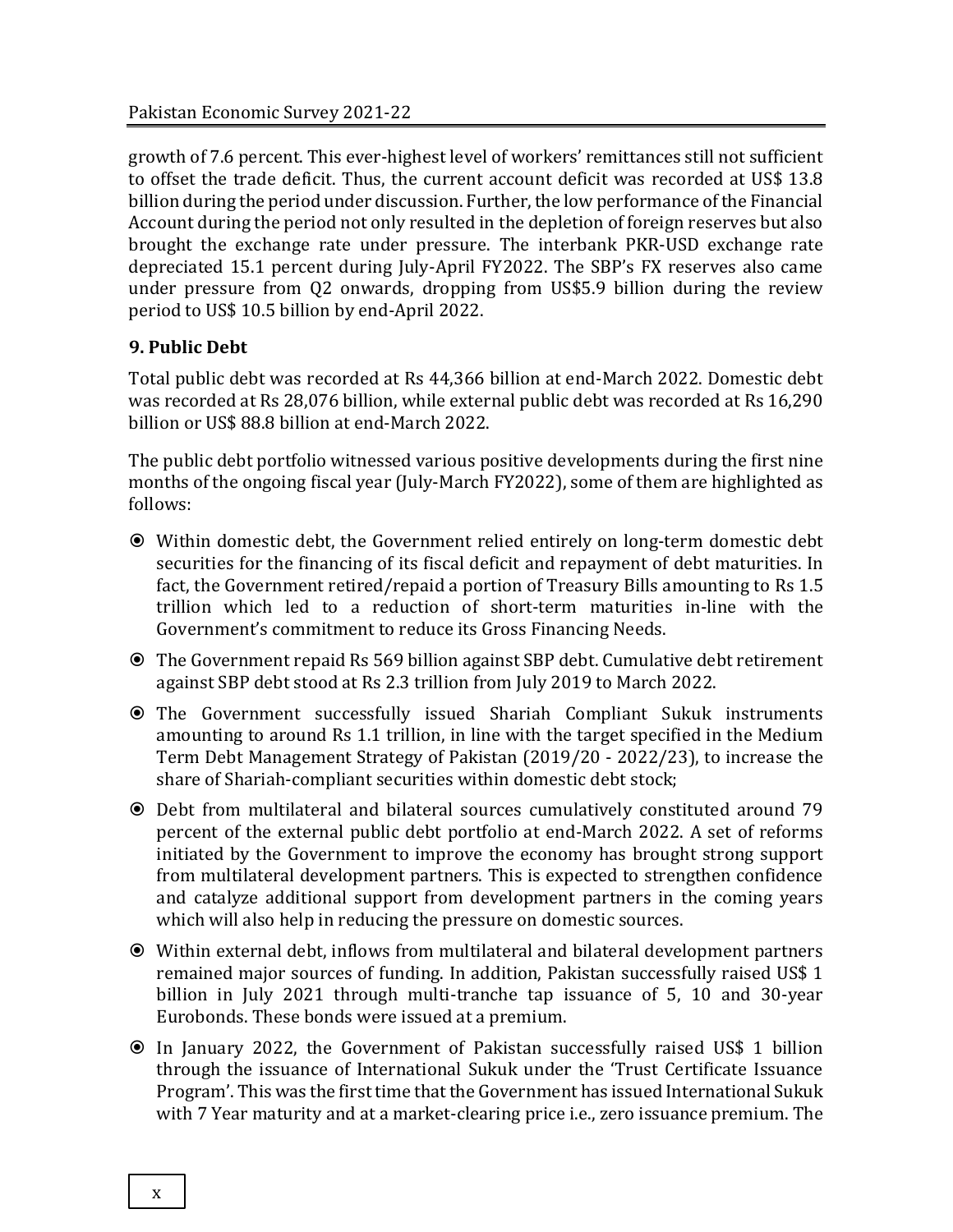transaction was a success as healthy participation was witnessed from Middle Eastern and European investors and the books were oversubscribed 2.7 times.

- Government repaid US\$ 1 billion against maturing International Sukuks in October 2021.
- Government utilized IMF allocated SDR equivalent to Rs 475 billion to support its budgetary operations.

Total interest servicing was recorded at Rs 2,118 billion during the first nine months of the current fiscal year against its annual budgeted estimate of Rs 3,060 billion. Out of this total, domestic interest payments were Rs 1,897 billion and constituted around 90 percent of total interest servicing during the first nine months of the current fiscal, which is mainly attributable to a higher volume of domestic debt in the total public debt portfolio.

Pakistan's strategy to reduce its debt burden to a sustainable level includes a commitment to run primary surpluses, maintain low and stable inflation, promote measures that support higher long-term economic growth and follow an exchange rate regime-based on economic fundamentals. With a narrower fiscal deficit, public debt is projected to enter a firm downward path, while the Government's efforts to improve maturity structure will enhance public debt sustainability.

#### **10. Education**

Pakistan is committed to transform its education system into a high-quality global market demand-driven system in accordance with Goal 4 of Sustainable Development Goals (SDGs) which pertains to the quality of education. The progress achieved by Pakistan so far on Goal 4 of the SDGs is as under:

- Primary, Lower, and Upper Secondary Education Completion Rate stood at 67 percent, 47 percent, and 23 percent, respectively, depicting higher Primary attendance than Lower and Upper Secondary levels.
- Parity Indices at Literacy, Youth Literacy, Primary, and Secondary are 0.71, 0.82, 0.88, and 0.89, respectively.
- Participation rate in organized learning (one year before the official primary entry age), by sex is 19 percent showing a low level of consideration of Pre-Primary Education.
- Percentage of population in a given age group achieving at least an affixed level of proficiency in functional; (a) literacy and (b) numeracy skills is 60 percent.

Various initiatives have been taken at federal and provincial levels to raise the standards of education in terms of quality education as part of our commitment to accomplish Goal 4 of SDGs. These initiatives include: i) enhancing access to education by establishing new schools, ii) upgrading the existing schools, iii) improving the learning environment by providing basic educational facilities, iv) digitization of educational institutions, v) enhancing the resilience of educational institutions to cater for unforeseen situations, vi) promoting distance learning, capacity building of teacher, and vii) improving hiring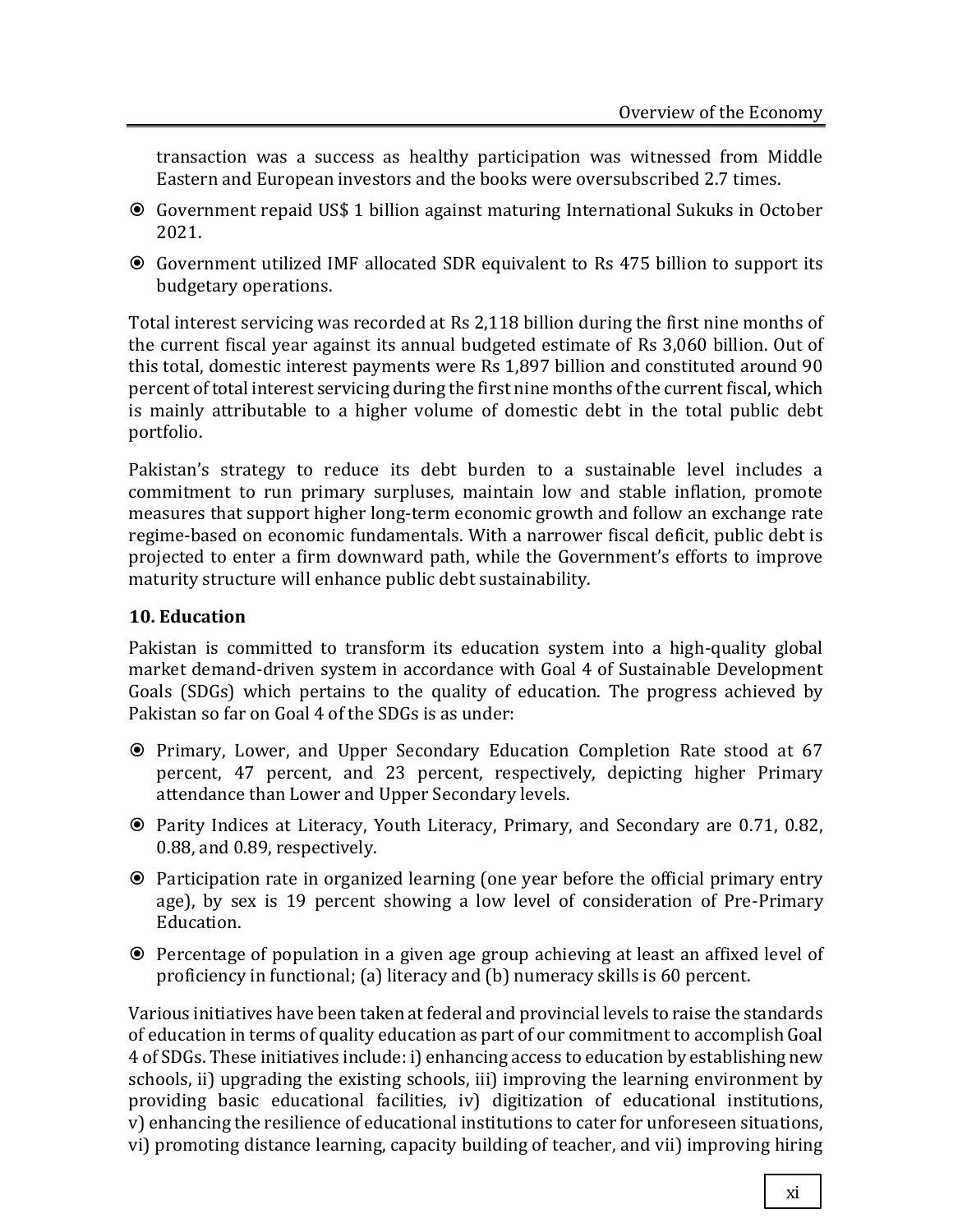of teachers, particularly hiring of science teachers to address the issues of science education, etc.

A Single National Curriculum (SNC) has been introduced to minimize disparity in the country's education system where three main education systems are in place, i.e., Public schools, Private schools, and Deeni madaris. SNC is aimed at providing equal learning opportunities to all segments of society and will provide equal opportunity for learning and help the students and parents in case of inter provincial mobility.

The overall education situation based on the key indicators, such as enrolments, number of institutions, and teachers has shown a significant improvement. The total number of enrolments during 2019-20 was recorded at 55.7 million as compared to 53.1 million during 2018-19, which shows an increase of 4.9 percent. It is estimated to increase to 58.5 million during 2020-21. The number of institutions recorded at 277.5 thousand during 2019-20 as compared to 271.8 thousand during 2018-19. However, the number of institutions is estimated to increase to 283.7 thousand in 2020-21. Similarly, there were 1.83 million teachers in 2019-20 as compared to 1.79 million last year. The number of teachers is estimated to increase to 1.89 million during 2020-21.

During 2021-22, PSLM Survey was not conducted due to the upcoming Population & Housing Census 2022. However, according to Labour Force Survey 2020-21, literacy rate trends show 62.8 percent in 2020-21 (as compared to 62.4 percent in 2018-19), more in males (from 73.0 percent to 73.4 percent) than females (from 51.5 percent to 51.9 percent). Area-wise analysis suggests literacy increases in both rural (53.7 percent to 54.0 percent) and urban (76.1 percent to 77.3 percent). The male-female disparity seems to be narrowing down with time span. The literacy rate has gone up in all provinces, Punjab (66.1 percent to 66.3 percent), Sindh (61.6 percent to 61.8 percent), Khyber Pakhtunkhwa (52.4 percent to 55.1 percent), and Balochistan (53.9 percent to 54.5 percent).

Cumulative education expenditures by Federal and Provincial Governments in FY2021 remained at 1.77 percent of GDP (revised estimates). Expenditures on education-related expenditures during FY2021 witnessed an increase of 9.7 percent, reaching Rs 988 billion from Rs 901 billion.

# **11. Health and Nutrition**

Considering, good health is essential for human progress and wellbeing, the Government remained committed to improve the health status of the population through the provision of Universal Health Coverage (UHC) to all segment of the society. To this end, the Sehat Sahulat Card was launched for reducing health inequality in the country and ameliorate the well-being of all, is a step towards achieving UHC. In 2022, the Government also expanded health infrastructure by increasing the number of hospitals, Rural Health Units (RHUs), Basic Health Units (BHUs), doctors, dentists, and dispensaries to meet the growing health services demand. However, COVID-19 had disrupted the major strides in the health sector as the resources were shifted to contain the spread of the fourth and fifth waves of the pandemic. It was a threat to the health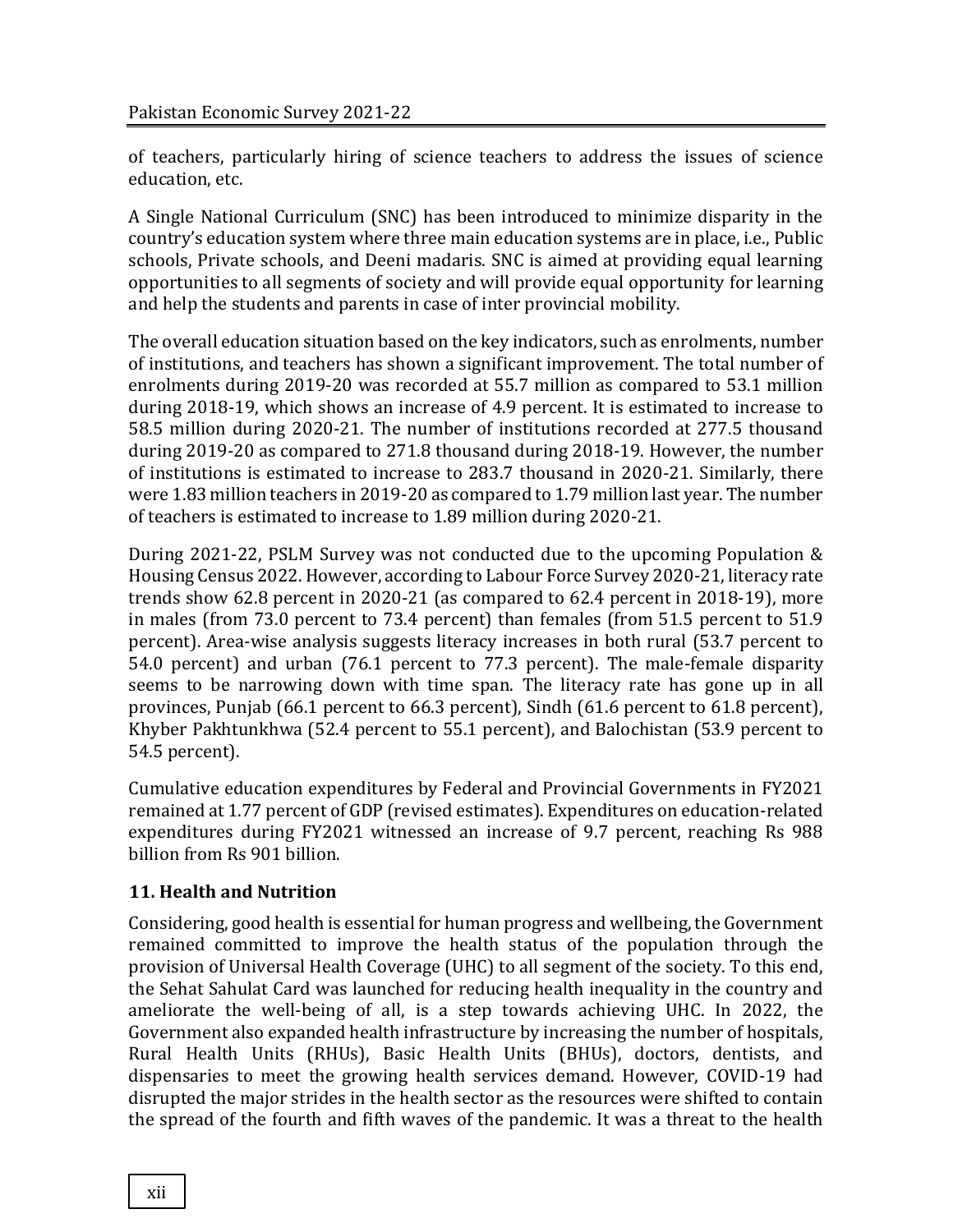system, lives, and livelihood which was successfully contained by the Government through timely procurement and a massive vaccination drive.

#### **12. Population, Labour Force, and Employment**

Pakistan is the 5<sup>th</sup> most populous country in the world. According to the National Institute of Population Studies (NIPS), the estimated population of Pakistan is 224.78 million in 2021 of which 82.83 million reside in urban areas whereas 141.96 million live in rural areas and the population density is 282 per Km.

Pakistan has a large labour force that stands among the top 10 largest labour forces in the world. According to the latest Labour Force Survey FY2021, the labour force increased from 65.5 million in FY2018 to 71.76 million in FY2021 and the number of employed persons increased from 61.71 million to 67.25 million during the same period. The unemployment rate decreased from 6.9 percent in FY2019 to 6.3 percent in FY2021. Overall employment to population ratio is 42.1 percent and this ratio is higher in male (64.1 percent) as compared to female (19.4 percent) in FY2021.

According to LFS FY2021, the share of employment in the agriculture sector decreased from 39.2 percent in FY2019 to 37.4 percent in FY2021. The share of employment in the construction sector has increased from 8.0 percent in FY2019 to 9.5 percent in FY2021. This increase shows that job opportunities are being created in the country. The wholesale and retail trade sector has shown 14.4 percent employment in FY2021.

Pakistan has some of the greatest demographic opportunities for development in the world as the growing youth population enters adulthood. The demographic dividend can only be achieved with adequate investments in the education and skills of youth, harvesting the fruits of long-term human capital development. The Government has started different programmes for improving employment opportunities for youth such as "Youth Entrepreneurship Scheme" and "Hunermand Programme-Skills for All".

# **13. Transport and communications**

Presently, Pakistan has 48 national highways, motorways, and strategic roads with a total length of 14,480 Km. In the first quarter of 2022, PIA has added two airbuses A320 fleets.Pakistan Railways comprised a total of 466 Locomotives for a 7,791 Km route length. During FY2022, PEMRA issued 265 Licenses for FM Radio and 4,152 Cable TV Licenses. In addition to this, there are 9,522 post offices across Pakistan.

CPEC is a flagship and most actively implemented project of the Belt & Road Initiative (BRI) where Pakistan and China have successfully launched 56 projects on the ground. Out of these projects, 26 projects worth approximately US\$17 billion have been completed so far and 30 projects worth US\$8.5 billion are under construction. The Government is taking benefit of Pakistan's strategic location and has focused on developing an efficient and well-integrated transport and communication system by connecting remote regions of the country into one road one Asia chain. With the help of CPEC, roads and railways infrastructure will integrate Pakistan with the regional countries which will help in generating economic and business activities by integrating its markets with Central Asia, the Middle East, and other parts of the world.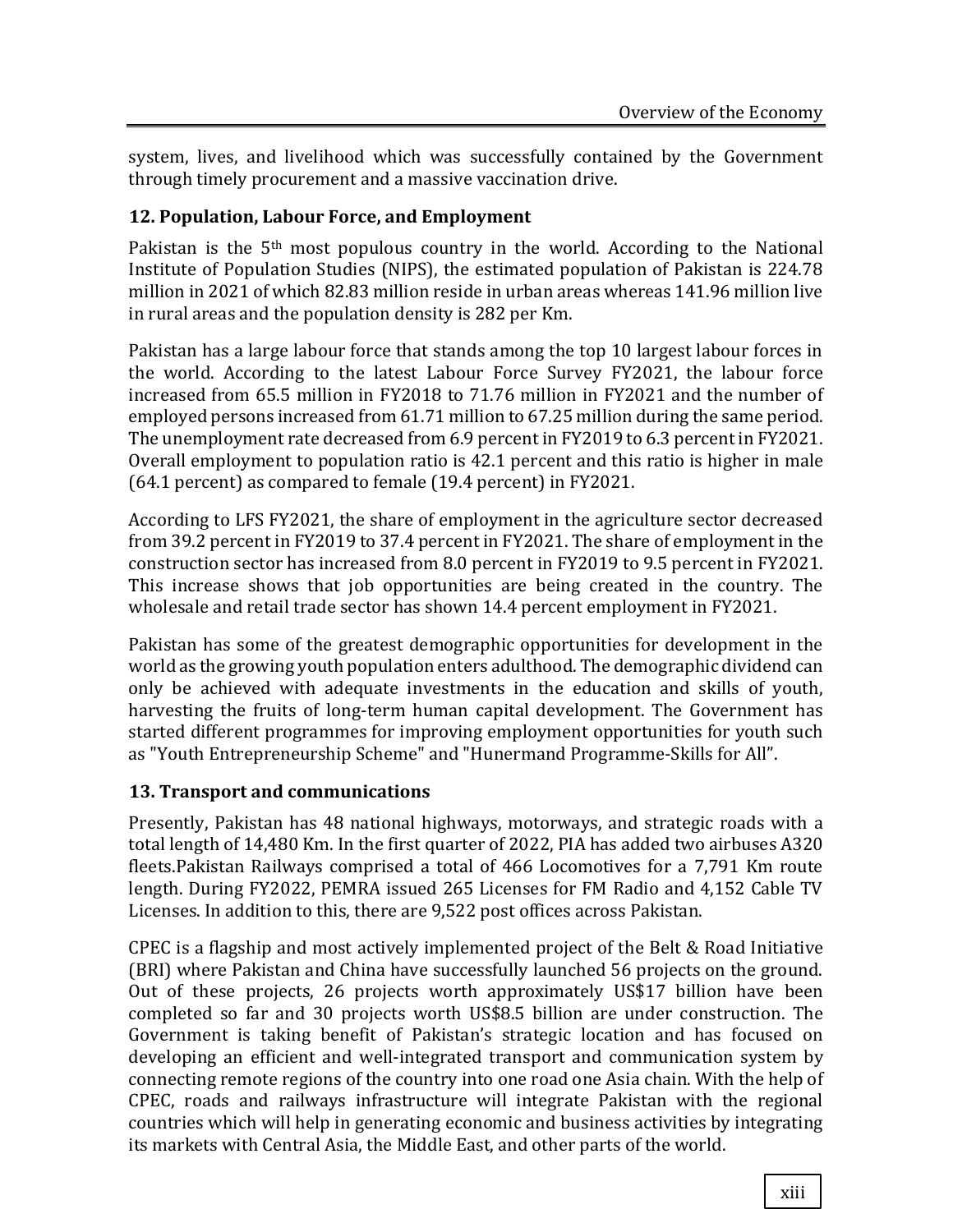# **14. Energy**

The latest available data indicates that the import bill of oil increased to US\$ 17.03 billion during July-April FY2022 compared to US\$8.69 billion during the same period last year, showing increase of 95 percent. Crude oil imports rose by 75.34 percent in value and 1.4 percent in quantity. Similarly, liquefied natural gas witnessed an increase of 82.90 percent in value while liquefied petroleum gas imports also jumped by 39.86 percent during July-April FY2022. During July-February FY2022, 75.64 percent of gas is domestically produced while 24.36 percent of gas is being imported. Coal is also used for electricity generation in Pakistan. Currently, the overall electricity generation from coal has reached 5280 MW. Thar coal is contributing 1,320 MW, while imported coal's contribution to electricity generation is 3,960 MW which is around 75 percent of the total electricity generation from coal in the country.

The Government is also committed to the global agenda of SDGs goal 7 and investing in renewable and alternate sources of energy to cater to Pakistan's growing energy demand. Pakistan is rich in hydropower and has the enormous potential to generate electricity from water. Currently, the Hydro installed capacity is 10,251 MW which is around 25 percent of the total installed capacity. Pakistan has also wind corridors. The contribution of Wind to the total installed capacity is 4.8 percent and currently stood at 1,985 MW. The potential for solar power in Pakistan is also high. The installed capacity of solar is 600 MW which is around 1.4 percent of the total installed capacity. Pakistan is also producing energy from nuclear technology whose contribution is increasing gradually. Last year, the gross capacity of the nuclear power plants was 2,530 MW which supplied about 7,076 million units of electricity to the national grid during July-March FY2021. The gross capacity of nuclear power plants has increased by 39 percent and it stood at 3,530 MW.

# **15. Social Protection**

The COVID-19 pandemic has significantly increased poverty and inequality globally, causing a substantial reversal in progress toward global SDGs. According to the latest estimates provided by the United Nations Department of Economic and Social Affairs in the report **"The World Economic Situation and Prospects 2022"**, progress in reducing extreme poverty has been set back by several years in most countries. An unprecedented 85 million more people entered extreme poverty in 2020 globally.

BISP is currently disbursing payments to around 5.7 million regular beneficiaries under its Ehsaas Kafaalat Programme. During FY2022, the number of regular beneficiaries has been enhanced to 8.0 million. BISP in coordination with Finance Division and World Bank has developed an institutional mechanism as well as a proposal to increase the cash assistance under Kafaalat @ Rs 166.33/- per month or Rs 500/- per quarter w.e.f 1<sup>st</sup> January 2022 has been approved by the Federal Cabinet.

The second phase of the Ehsaas Emergency Cash Programme (ECAP-II) has been launched in June 2021. As of 30-03-2022, an amount of Rs 30.18 billion has been disbursed to 2.50 million additional beneficiaries (other than UCT beneficiaries)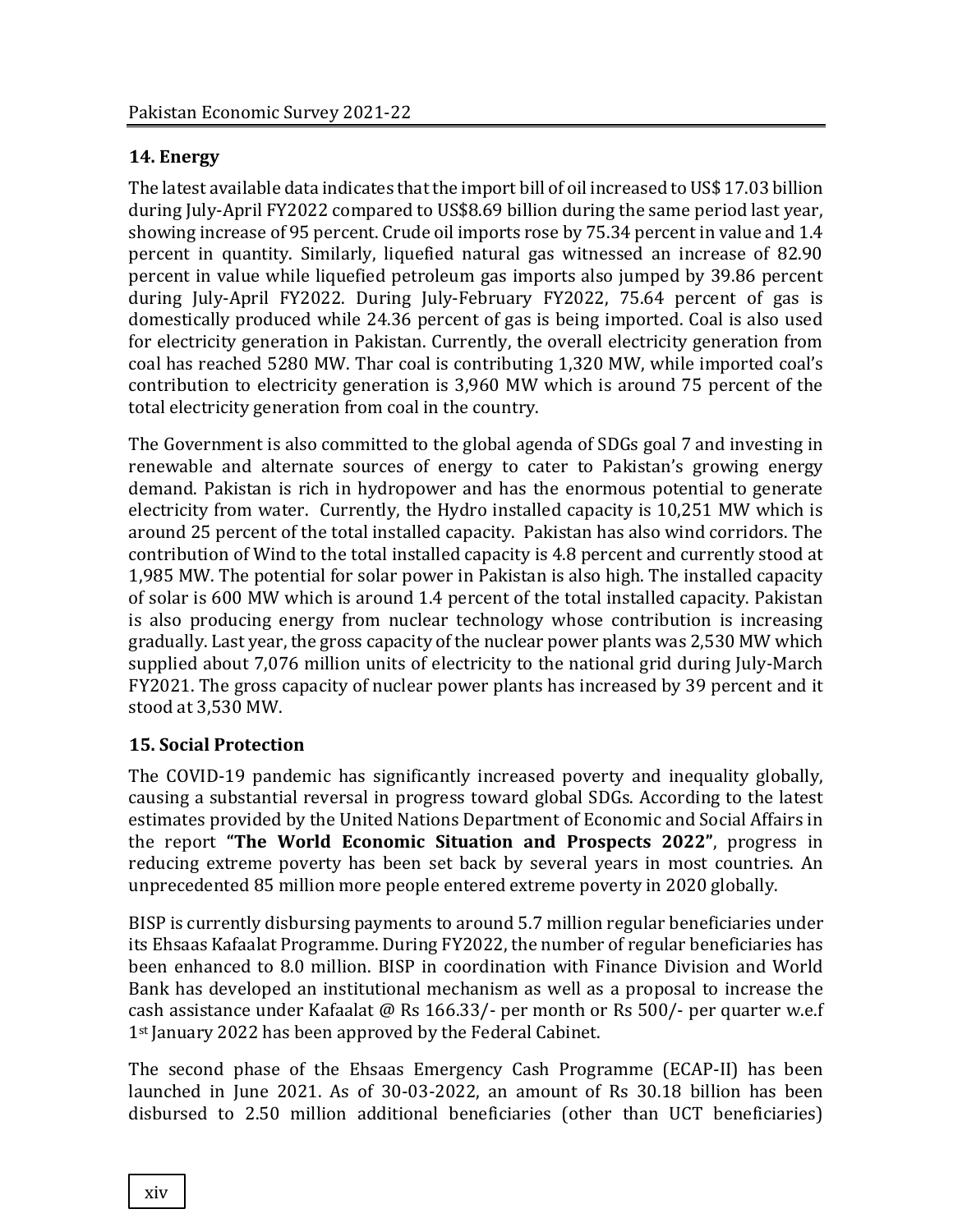@ Rs 12,000/- per beneficiaries to ever-married women of the eligible families having valid CNIC.

Under Ehsaas Taleemi Wazaif Programme, 6.52 million children have been enrolled and 25 billion have been paid so far. During FY2022, 3.22 million children have been enrolled and Rs 5.0 billion have been disbursed.

Ehsaas undergraduate scholarship programme, 1,38,133 scholarships were awarded to deserving students, and Rs 13.2 billion were disbursed during FY2020 and FY2021. For FY2022, Rs 9.5 billion was allocated, 122,000 applications have been received and its screening process will soon begin.

50 Ehsaas Nashonuma Centres across 14 districts are being established countrywide at the district and tehsil level to provide health services and conditional cash transfers under two years old; Rs 1500/- for a boy child and mother, and Rs 2000/- for a girl child mainly to prevent children from stunting growth issue. So far, 99,190 beneficiaries have been enrolled and Rs 310.81 million has been disbursed till March FY2022.

Pakistan Poverty Alleviation Fund (PPAF) also helps in micro-credit, water, health, education, and livelihood. Since its inception in April 2000 till March 2022, PPAF has disbursed approximately Rs 237.56 billion to its Partner Organizations (POs) in 147 districts across the country. A total of 8.4 million microcredit loans have been disbursed with 60 percent loans to women and 80 percent financing extended to rural areas.

During July-March FY2022, PPAF disbursed Rs 2,112.70 million to its POs for various programmes funded by Donors and PPAF's own resources.

Pakistan Baitul Mal (PBM) is providing financial assistance to the destitute, widows, orphans, and other needy persons at the district level. During FY2022, Rs 6.505 billion has been allocated to PBM for its core projects/schemes.

Workers Welfare Fund (WWF) during July-March, FY2022, disbursed Rs 1.43 billion on 15,004 scholarship cases, while Rs 244.07 million was utilized as marriage grants @ Rs 200,000 per worker, benefitting 1819 workers' families. The WWF has also disbursed Rs 420.4 million as a death grant @Rs 600,000 per worker covering 804 cases of mishaps all over the country.

EOBI provides monetary benefits to old age workers through various programmes such as Old Age Pension, Invalidity Pension, Survivors Pension, and Old Age Grant. EOBI has registered 9,429,281 employees. During FY2022, EOBI registered 307,296 new employees. During July-March FY2021, an amount of Rs 33.54 billion has been disbursed by EOBI.

# **16. Climate Change**

In Pakistan, environmental degradation and climate change are adversely affecting the economy, livelihood of the poor, and sustainable development. On the one hand, a growing population, unplanned urban expansion, and decidedly dependence on natural resources puts immense pressure on the environment that triggering climate change.